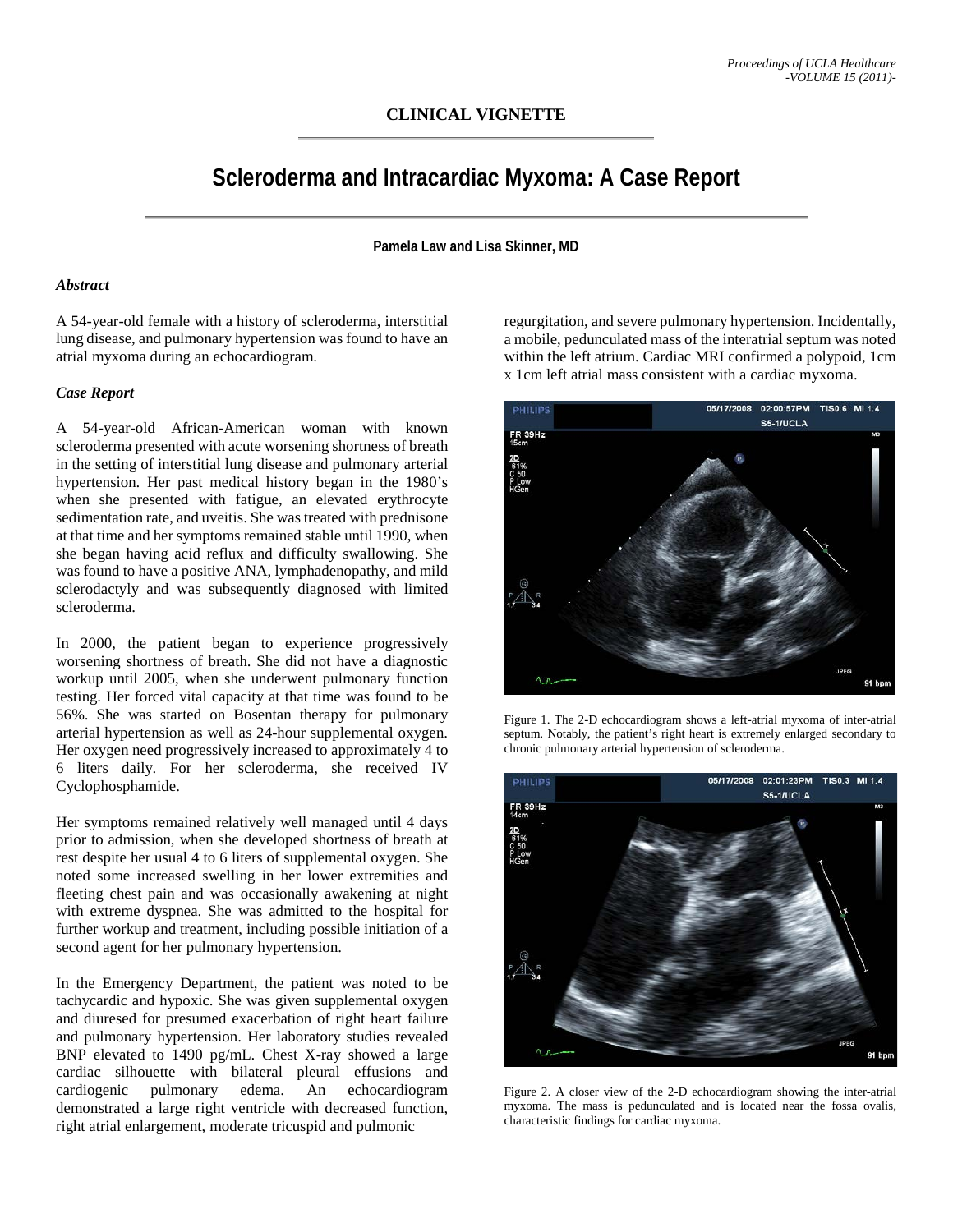

Figure 3. MRI: the myxoma is visible and possibly spans the inter-atrial septum.

The incidental finding of cardiac myxoma during the patient's evaluation for pulmonary hypertension required the team to reprioritize the treatment goals. In addition to treating the patient's congestive heart failure, the team sought to mitigate the risk associated with the myxoma. Anticoagulation therapy was initiated in order to decrease the risk of thromboembolization. The patient's clinical status improved with diuresis and continued Bosentan therapy, her right heart catheterization demonstrated an elevated systemic pulmonary artery pressure of 79 mmHg. The General Medicine team evaluated and prioritized the recommendations from pulmonary and cardiology consultants.

High right atrial pressure indicative of right ventricular failure is a strong predictor of mortality in scleroderma patients. In one retrospective case-control study, 106 patients with scleroderma with symptomatic pulmonary hypertension and right sided heart failure had five year mortality rates of approximately 90 percent versus 20 percent in 106 age, gender, scleroderma subtype, and disease-duration matched controls.<sup>1</sup> In two small retrospective studies with cohorts that included 22 and 19 scleroderma patients with PAH (mean pulmonary artery pressure 48 mmHg), two year mortality approached 60 percent despite therapy. <sup>2</sup> An observational study of 794 patients with scleroderma confirmed this finding with a similar two year mortality rate of 61 percent in patients with mean pulmonary arterial pressures of  $>45$  mmHg.<sup>3</sup>

The team considered that the patient was a very high-risk candidate for surgical removal of the left atrial mass. On the other hand the myxoma, if untreated, conferred a high mortality in itself. Given her pulmonary hypertension and decreased right heart function, the mortality of open-heart surgery was estimated to be as high as 20 to 30%. The team weighed the risks of surgical versus medical therapy in the setting of incurable and progressive lung disease. Multiple discussions explored the goals of care. The primary team was charged with integrating varied points of view regarding the short term risks of surgery versus anticoagulation therapy. It was ultimately

decided to defer surgery and continue anticoagulation and medical therapy to optimize pulmonary function.

### *Discussion*

Cardiac myxomas are the most common benign cardiac tumor in adults. They account for 40-50% of primary cardiac tumors. 4 Seventy-five percent of sporadic myxomas occur in females. Ninety percent are solitary and pedunculated, and 75-85% occur in the left atrial cavity. <sup>4</sup> The most common site of attachment is at the border of the fossa ovalis in the left atrium. 4 Cells that give rise to the tumor are mulitpotent mesenchymal calls that persist after septation of the heart and would normally differentiate into the cells of the myocardium and endocardium. Myxomas vary widely in size, ranging from 1-15 cm in diameter. The rate of growth is not exactly known, although they are generally known to grow fairly rapidly. Myxomas can be polypoid or villous. Polypoid myxomas are compact and show little tendency toward spontaneous fragmentation. The less common villous or papillary myxoma has a surface of fine villous extensions, often gelatinous and fragile and has a tendency to break off pieces.

Symptoms are produced by mechanical interference with cardiac function or embolization. Myxomas account for most cases of tumor embolism due to their intravascular location and friable nature. Embolization occurs in about 30-40% of cases. 4 Symptoms are produced by tumor embolism, heart failure, mechanical valvular obstruction, and various constitutional symptoms. In about 20% of cases, myxoma may be asymptomatic and discovered as an incidental finding.

Though cardiac myxomas are the most common benign cardiac tumor in adults, other causes of cardiac mass must be included in the differential diagnosis, including other primary heart tumors, such as angiosarcoma or rhabdomyosaroma, metastatic tumor, valvular vegetations and cardiac thrombi. <sup>4</sup> Whether metastatic or primary, cardiac tumors increase risk for infection and embolization. Myxomas are difficult to distinguish from thrombi on echocardiogram and other imaging. In fact, because myxomas develop a thrombotic surface, they are often difficult to distinguish from thrombi even upon direct visualization.

The treatment for myxomas is surgical removal. Prompt surgery reduces risk of embolism and sudden death and is usually curative. Sudden death may occur in 15% of atrial myxoma patients.5 Death is typically caused by coronary or systemic embolization or by obstruction of blood flow at the mitral or tricuspid valve. Surgical resection of atrial myxomas involves cardiopulmonary bypass. The entire base of the pedicle must be removed, including the inter-atrial septum, followed by repair of the atrial septal defect. This is necessary due to the multipotent nature of mesenchymal myxoma cells and the potential for local recurrence after inadequate resection.4,5